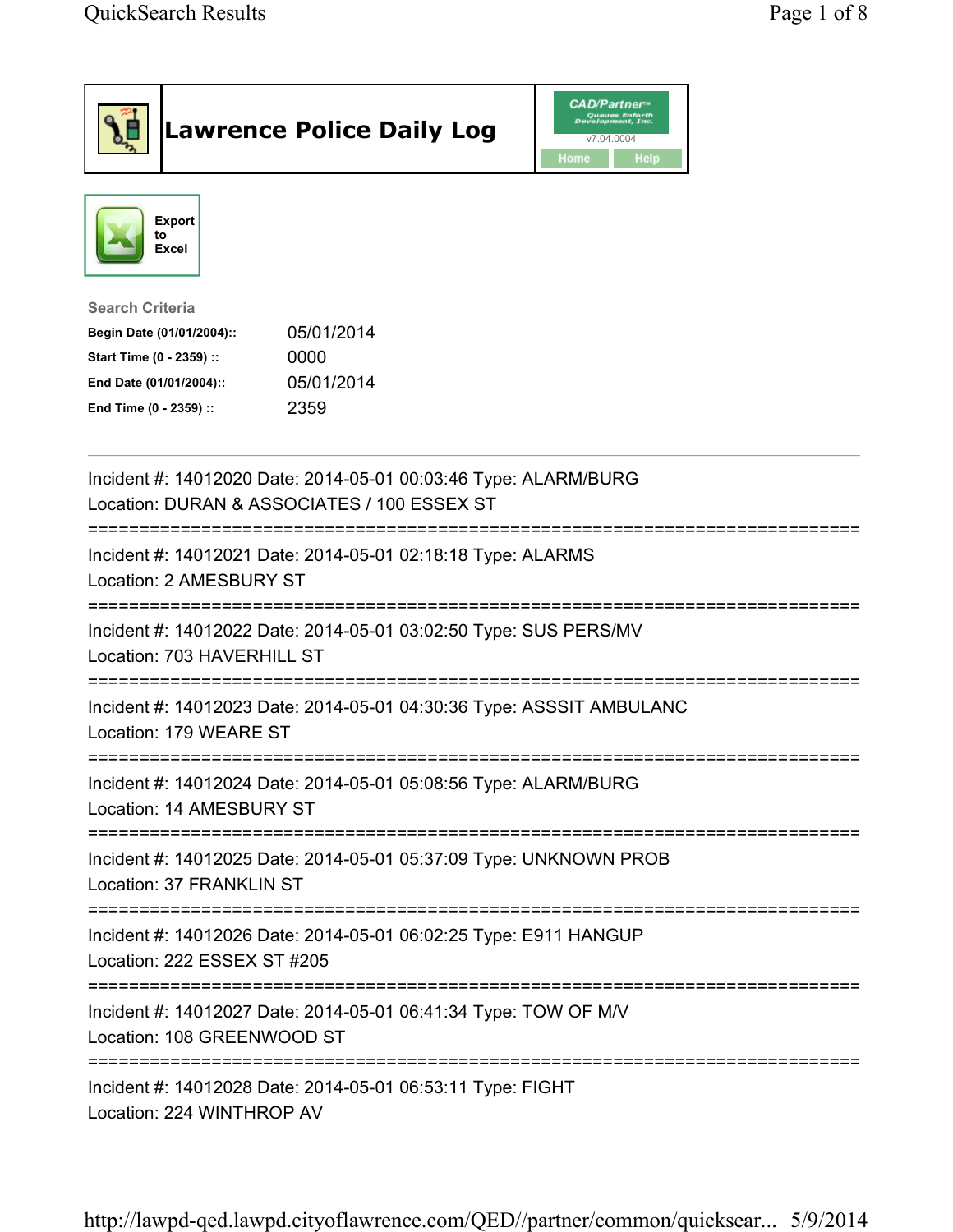| Incident #: 14012029 Date: 2014-05-01 07:07:36 Type: ALARMS<br>Location: 370 BROADWAY                          |
|----------------------------------------------------------------------------------------------------------------|
| Incident #: 14012030 Date: 2014-05-01 07:55:41 Type: B&E/MV/PAST<br>Location: 5 GRAFTON ST                     |
| Incident #: 14012031 Date: 2014-05-01 08:01:42 Type: TOW OF M/V<br>Location: 17 CROSS ST                       |
| Incident #: 14012032 Date: 2014-05-01 08:03:43 Type: TOW OF M/V<br>Location: 48 OLIVE AV                       |
| Incident #: 14012033 Date: 2014-05-01 08:37:25 Type: ALARMS<br>Location: DR. SIDIQUI / 101 AMESBURY ST #103    |
| Incident #: 14012035 Date: 2014-05-01 08:39:17 Type: B&E/MV/PAST<br>Location: 203 ESSEX ST                     |
| Incident #: 14012034 Date: 2014-05-01 08:46:12 Type: TOW OF M/V<br>Location: 131 GARDEN ST                     |
| Incident #: 14012036 Date: 2014-05-01 09:19:16 Type: FRAUD<br>Location: 224 WATER ST FL 1                      |
| Incident #: 14012037 Date: 2014-05-01 09:22:57 Type: TRESPASSING<br>Location: MCDONALDS / 50 BROADWAY          |
| Incident #: 14012038 Date: 2014-05-01 09:26:44 Type: A&B PAST<br>Location: COMMON ST & HAMPSHIRE ST            |
| Incident #: 14012039 Date: 2014-05-01 09:54:56 Type: RECOV/STOL/MV<br>Location: 87 BAILEY ST                   |
| Incident #: 14012040 Date: 2014-05-01 10:03:20 Type: TOW OF M/V<br>Location: ABBOTT ST & S UNION ST            |
| Incident #: 14012041 Date: 2014-05-01 10:05:15 Type: DOMESTIC/PROG<br>Location: 262 E HAVERHILL ST #16         |
| Incident #: 14012043 Date: 2014-05-01 10:22:04 Type: SUS PERS/MV<br>Lootion: COLONIIAL LOLINICE / 202 BDOADMAV |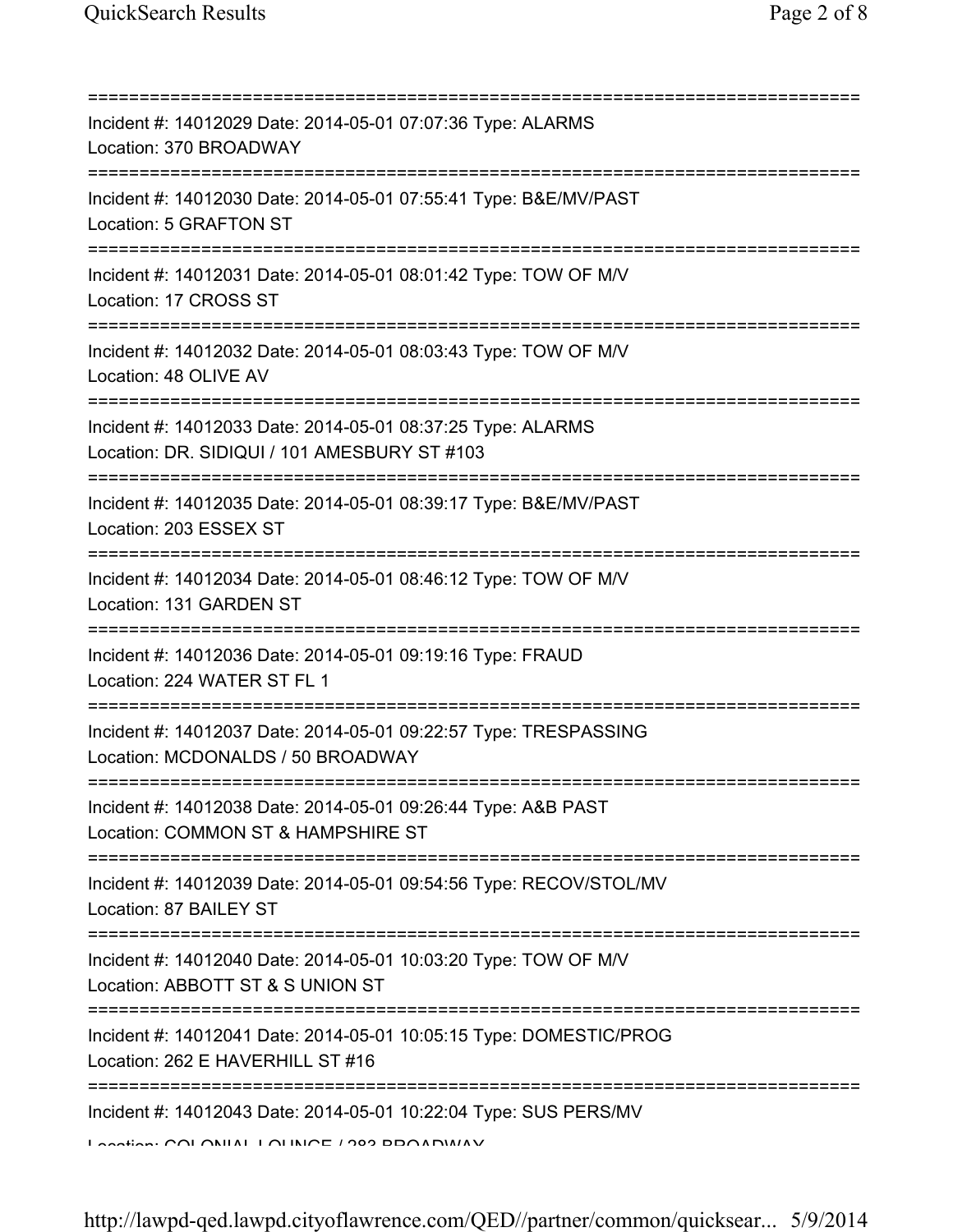| Incident #: 14012042 Date: 2014-05-01 10:22:37 Type: TOW OF M/V<br>Location: 102 DORCHESTER ST                                             |
|--------------------------------------------------------------------------------------------------------------------------------------------|
| Incident #: 14012044 Date: 2014-05-01 10:30:09 Type: TOW OF M/V<br>Location: 18 EXETER ST                                                  |
| Incident #: 14012045 Date: 2014-05-01 10:33:45 Type: SUS PERS/MV<br>Location: EMBANKMENT RD & ESSEX ST                                     |
| =====================================<br>Incident #: 14012046 Date: 2014-05-01 10:35:52 Type: TOW OF M/V<br>Location: 18 HAMLET ST         |
| ================================<br>Incident #: 14012047 Date: 2014-05-01 10:37:31 Type: M/V STOP<br>Location: HAMPSHIRE ST & HAVERHILL ST |
| ========================<br>Incident #: 14012048 Date: 2014-05-01 10:37:45 Type: TOW OF M/V<br>Location: EXETER ST & GRAFTON ST            |
| Incident #: 14012049 Date: 2014-05-01 10:49:43 Type: ASSSIT OTHER PD<br>Location: BLAKELIN ST & MANCHESTER ST                              |
| Incident #: 14012050 Date: 2014-05-01 11:18:09 Type: RECOV/STOL/MV<br>Location: 35 COOLIDGE ST                                             |
| Incident #: 14012051 Date: 2014-05-01 11:20:18 Type: ALARM/BURG<br>Location: CENTRO DE ADORACION / 96 E HAVERHILL ST                       |
| Incident #: 14012052 Date: 2014-05-01 11:24:58 Type: TOW OF M/V<br>Location: 114 BEACON AV                                                 |
| :===================================<br>Incident #: 14012053 Date: 2014-05-01 11:34:29 Type: DISTURBANCE<br>Location: 23 SUMMER ST FL 3    |
| Incident #: 14012055 Date: 2014-05-01 11:53:14 Type: LOST PROPERTY<br>Location: 61 BENNINGTON ST                                           |
| Incident #: 14012054 Date: 2014-05-01 11:56:09 Type: M/V STOP<br>Location: 198 PARK ST                                                     |
| Incident #: 14012056 Date: 2014-05-01 12:07:01 Type: CK WELL BEING                                                                         |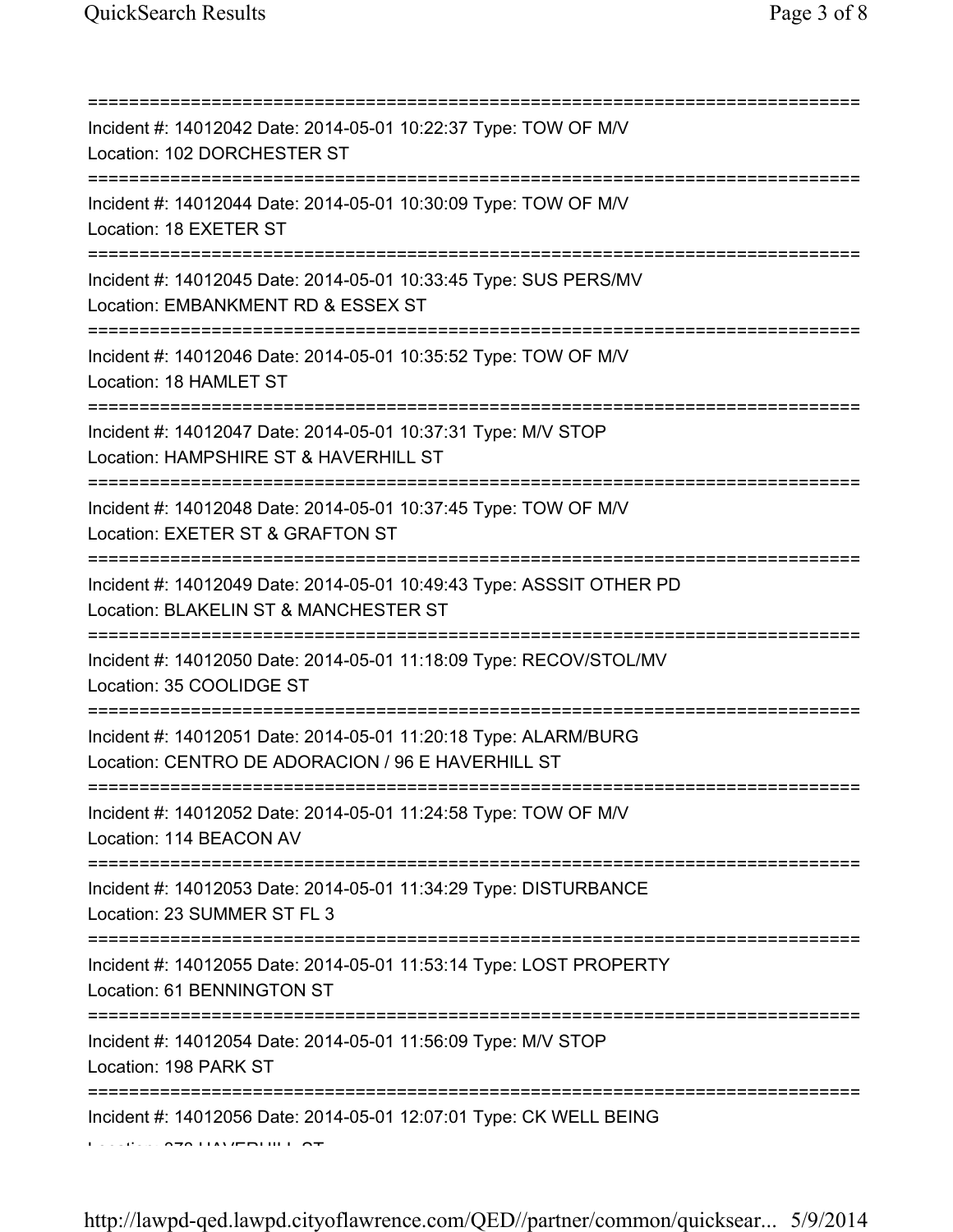Location: 60 ALLEN ST

=========================================================================== Incident #: 14012057 Date: 2014-05-01 12:08:11 Type: LARCENY/PAST Location: 117 BROOKFIELD ST #APT3 =========================================================================== Incident #: 14012058 Date: 2014-05-01 12:19:22 Type: HIT & RUN M/V Location: WALKIN / 15 UNION ST =========================================================================== Incident #: 14012059 Date: 2014-05-01 12:24:51 Type: MV/BLOCKING Location: 75 BAILEY ST =========================================================================== Incident #: 14012060 Date: 2014-05-01 12:32:33 Type: GUN CALL Location: BROADWAY & GREEN ST =========================================================================== Incident #: 14012061 Date: 2014-05-01 12:34:53 Type: TOW OF M/V Location: 10 KEMPTON CT =========================================================================== Incident #: 14012062 Date: 2014-05-01 12:43:32 Type: ALARM/BURG Location: RODRIGUEZ RESD / 123 MAY ST =========================================================================== Incident #: 14012063 Date: 2014-05-01 13:00:45 Type: DRUG VIO Location: 431 LOWELL ST =========================================================================== Incident #: 14012064 Date: 2014-05-01 13:16:17 Type: THREATS Location: 377 ELM ST =========================================================================== Incident #: 14012065 Date: 2014-05-01 13:34:02 Type: RECOV/STOL/MV Location: 65 HOLLY ST =========================================================================== Incident #: 14012066 Date: 2014-05-01 13:42:44 Type: GENERAL SERV Location: 9 KATHERINE ST =========================================================================== Incident #: 14012067 Date: 2014-05-01 13:44:32 Type: DISTURBANCE Location: 620 ESSEX ST =========================================================================== Incident #: 14012068 Date: 2014-05-01 13:51:54 Type: M/V STOP Location: GROTON ST & S BROADWAY =========================================================================== Incident #: 14012069 Date: 2014-05-01 13:59:30 Type: M/V STOP Location: 65 BROOKFIELD ST =========================================================================== Incident #: 14012070 Date: 2014-05-01 14:11:42 Type: CONFIS PROP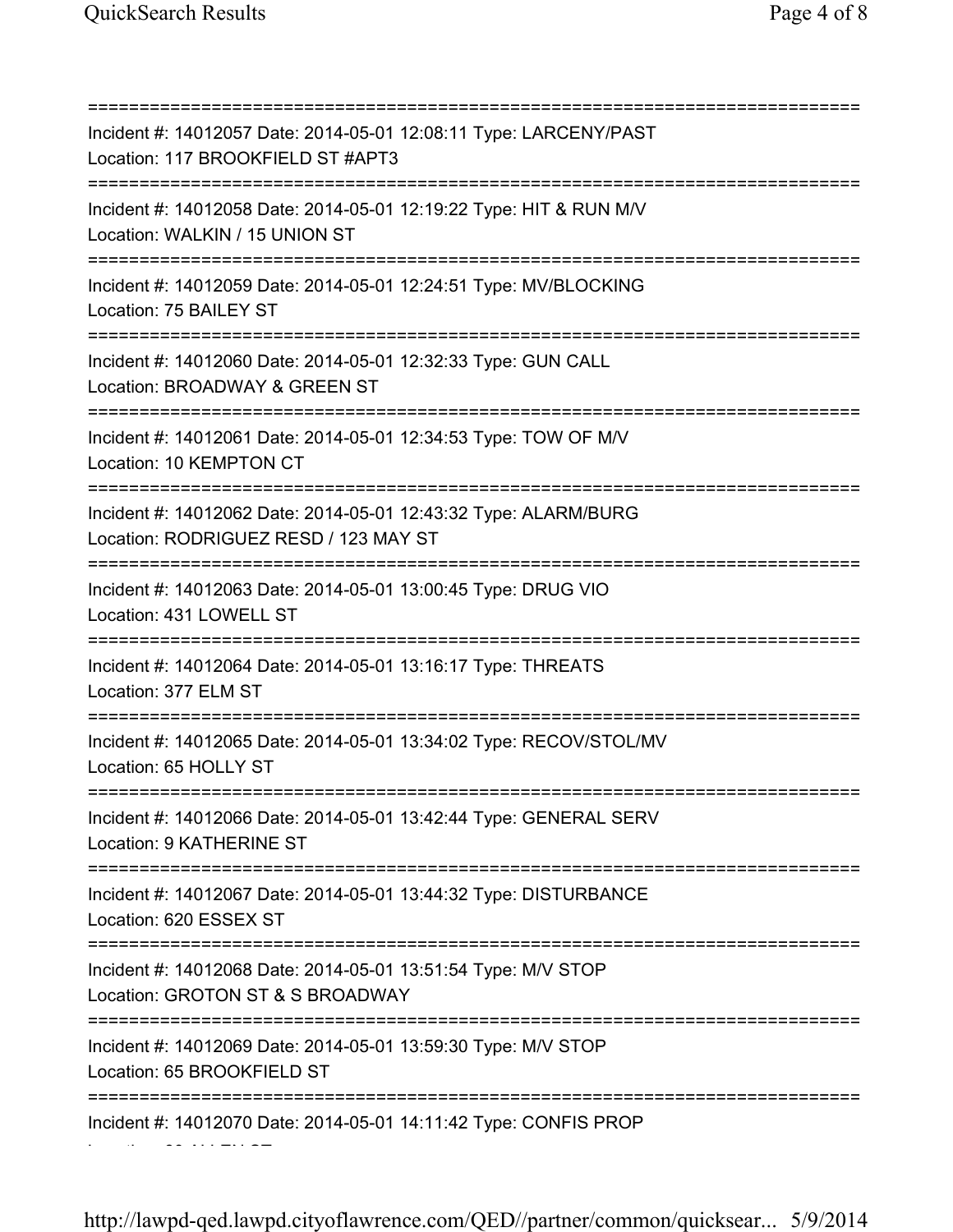=========================================================================== Incident #: 14012071 Date: 2014-05-01 14:13:00 Type: AUTO ACC/PI Location: BROADWAY & LOWELL ST =========================================================================== Incident #: 14012072 Date: 2014-05-01 14:17:20 Type: LARCENY/PAST Location: 473 ESSEX ST #APT64 =========================================================================== Incident #: 14012073 Date: 2014-05-01 14:20:57 Type: TOW OF M/V Location: 150 EASTON ST =========================================================================== Incident #: 14012074 Date: 2014-05-01 14:29:12 Type: HIT & RUN M/V Location: CV JOINTS AUTO REPAIR / 192 WATER ST =========================================================================== Incident #: 14012075 Date: 2014-05-01 14:32:50 Type: TRESPASSING Location: BELLESINI ACADEMY / 94 BRADFORD ST =========================================================================== Incident #: 14012076 Date: 2014-05-01 14:36:38 Type: ALARM/BURG Location: MASONIC LODGE / 43 JACKSON ST =========================================================================== Incident #: 14012077 Date: 2014-05-01 14:47:53 Type: TOW OF M/V Location: 8 INMAN ST =========================================================================== Incident #: 14012078 Date: 2014-05-01 14:54:10 Type: INVEST CONT Location: 80 BODWELL ST =========================================================================== Incident #: 14012079 Date: 2014-05-01 14:55:18 Type: M/V STOP Location: BROADWAY & LAKE =========================================================================== Incident #: 14012080 Date: 2014-05-01 14:56:05 Type: AUTO ACC/NO PI Location: 39 MANCHESTER ST =========================================================================== Incident #: 14012081 Date: 2014-05-01 14:58:13 Type: B&E/PAST Location: 9 OHIO AV #APT 3 =========================================================================== Incident #: 14012082 Date: 2014-05-01 15:05:00 Type: CK WELL BEING Location: ARLINGTON SCHOOL / 150 ARLINGTON ST =========================================================================== Incident #: 14012083 Date: 2014-05-01 15:11:57 Type: ANIMAL COMPL Location: 118 MARSTON ST =========================================================================== Incident #: 14012084 Date: 2014-05-01 15:13:17 Type: GENERAL SERV

http://lawpd-qed.lawpd.cityoflawrence.com/QED//partner/common/quicksear... 5/9/2014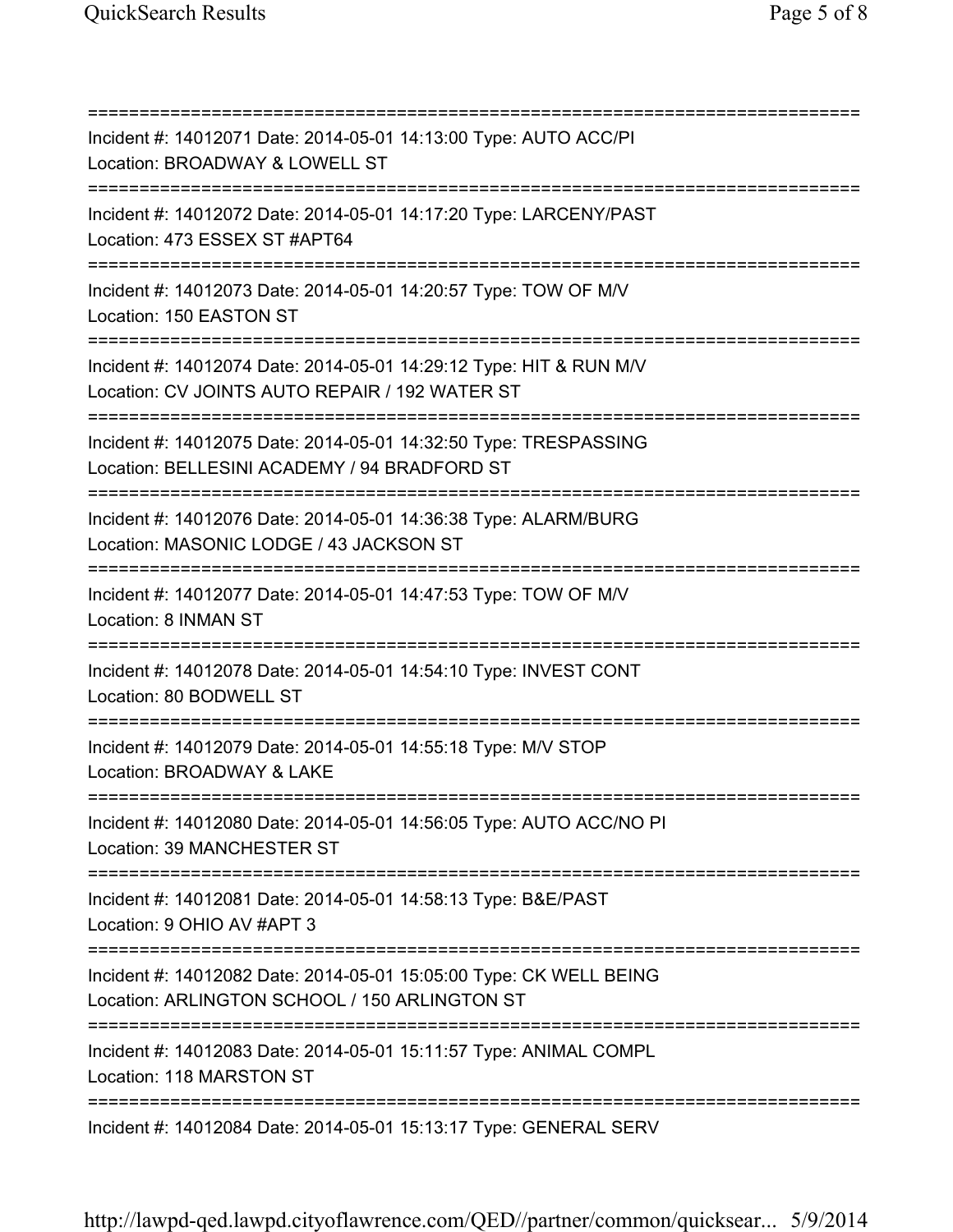=========================================================================== Incident #: 14012085 Date: 2014-05-01 15:21:57 Type: AUTO ACC/NO PI Location: ESSEX ST & MARGIN ST =========================================================================== Incident #: 14012086 Date: 2014-05-01 15:31:25 Type: M/V STOP Location: JAMES ST & MT VERNON ST =========================================================================== Incident #: 14012087 Date: 2014-05-01 15:49:13 Type: NOTIFICATION Location: 96 COLONIAL RD =========================================================================== Incident #: 14012088 Date: 2014-05-01 15:55:13 Type: LOUD NOISE Location: LOWELL ST & W LOWELL ST =========================================================================== Incident #: 14012089 Date: 2014-05-01 16:10:14 Type: AUTO ACC/NO PI Location: HAVERHILL ST & WEST ST =========================================================================== Incident #: 14012090 Date: 2014-05-01 16:13:16 Type: SUS PERS/MV Location: PRONTO PIZZA / 65 S UNION ST =========================================================================== Incident #: 14012091 Date: 2014-05-01 16:29:40 Type: 209A/VIOLATION Location: ESSEX ST & WINTER ST =========================================================================== Incident #: 14012092 Date: 2014-05-01 16:36:45 Type: ARREST Location: E HAVERHILL ST & PROSPECT ST =========================================================================== Incident #: 14012093 Date: 2014-05-01 16:42:30 Type: UNKNOWN PROB Location: 202 BROADWAY =========================================================================== Incident #: 14012094 Date: 2014-05-01 17:30:49 Type: M/V STOP Location: CHESTER ST & S BROADWAY =========================================================================== Incident #: 14012095 Date: 2014-05-01 17:43:12 Type: UNATENEDCHILD Location: 700 ESSEX ST =========================================================================== Incident #: 14012096 Date: 2014-05-01 17:49:31 Type: M/V STOP Location: ESSEX ST & MARGIN ST =========================================================================== Incident #: 14012097 Date: 2014-05-01 17:51:03 Type: LOUD NOISE Location: FLORENCE AV =========================================================================== Incident #: 14012098 Date: 2014-05-01 17:52:32 Type: HIT & RUN M/V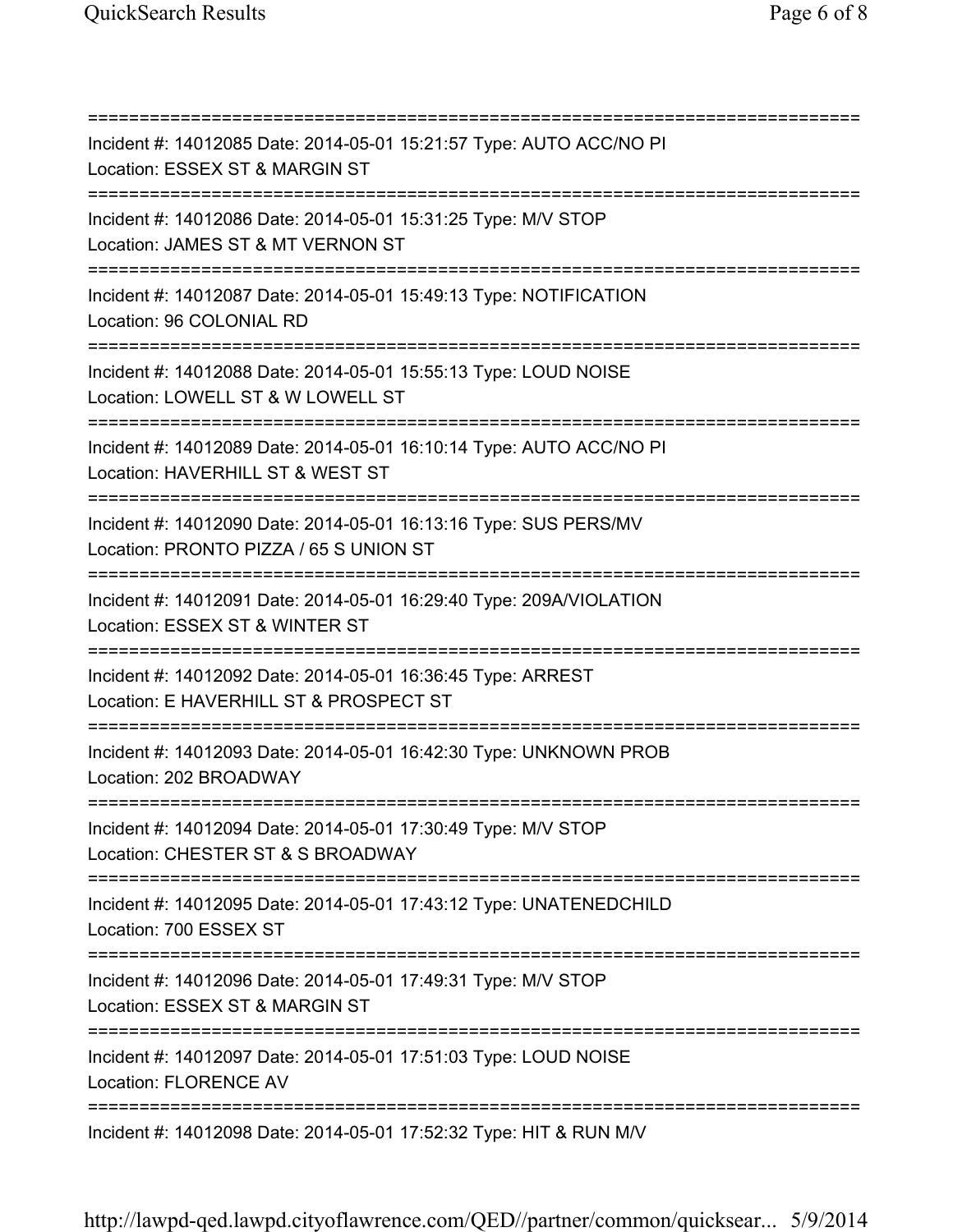| Location: LAWRENCE ST & LEXINGTON ST<br>=================================                                                             |
|---------------------------------------------------------------------------------------------------------------------------------------|
| Incident #: 14012099 Date: 2014-05-01 17:57:47 Type: DOMESTIC/PROG<br>Location: 42 WHITE ST #APT 72<br>====================           |
| Incident #: 14012100 Date: 2014-05-01 18:02:09 Type: BUILDING CHK<br>Location: 37 PEMBROKE DR                                         |
| Incident #: 14012101 Date: 2014-05-01 18:27:11 Type: MAN DOWN<br>Location: 42 MORTON ST<br>================================           |
| Incident #: 14012102 Date: 2014-05-01 18:27:49 Type: DISORDERLY<br>Location: HENNESSEY SCHOOL / 122 HANCOCK ST                        |
| Incident #: 14012103 Date: 2014-05-01 18:29:40 Type: HARASSMENT<br>Location: 18 BIRCH ST<br>===========================               |
| Incident #: 14012104 Date: 2014-05-01 18:53:32 Type: MAN DOWN<br>Location: LOWELL ST & MORTON ST                                      |
| Incident #: 14012105 Date: 2014-05-01 19:01:57 Type: SUS PERS/MV<br>Location: 284 AMES ST                                             |
| Incident #: 14012106 Date: 2014-05-01 19:07:42 Type: ALARM/BURG<br>Location: SMALL SMILES / 73 WINTHROP AV                            |
| Incident #: 14012107 Date: 2014-05-01 19:22:04 Type: ALARM/BURG<br>Location: VILLAGRAN RESD / 276 SALEM ST                            |
| Incident #: 14012108 Date: 2014-05-01 19:31:19 Type: LOUD NOISE<br>Location: 11 WALNUT ST                                             |
| =========================<br>Incident #: 14012109 Date: 2014-05-01 19:33:49 Type: TOW OF M/V<br>Location: CVS PHARMACY / 266 BROADWAY |
| Incident #: 14012110 Date: 2014-05-01 19:56:27 Type: DISTURBANCE<br>Location: 331 HIGH ST                                             |
| Incident #: 14012111 Date: 2014-05-01 20:05:56 Type: STOL/MV/PAS<br>Location: 90 BENNINGTON ST                                        |
| <u>Indident # AANANAN Deta: 004 A DE NA DA:04:40 Tuna: ALITO AOO/NIO DI</u>                                                           |